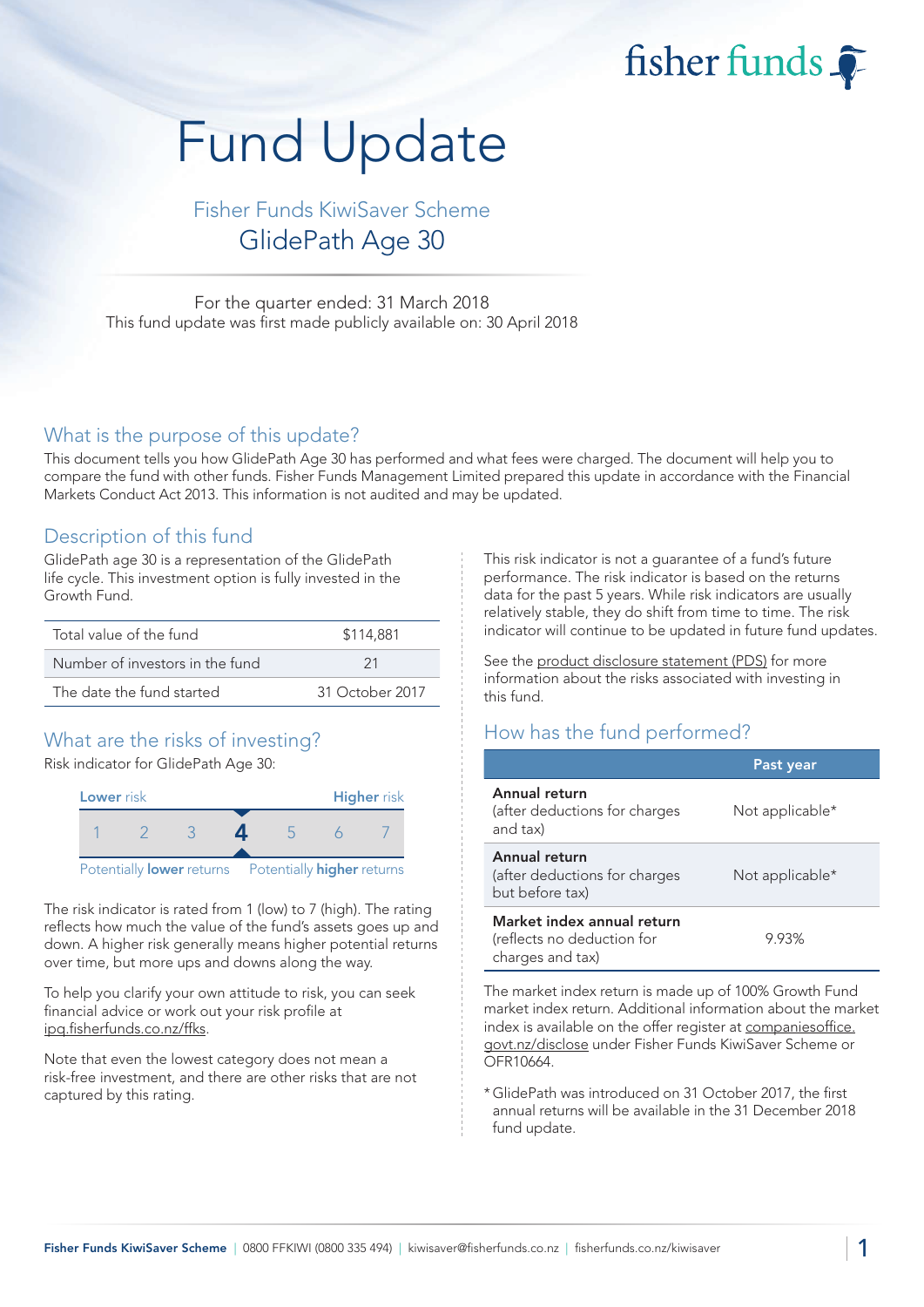## What fees are investors charged?

Investors in GlidePath Age 30 are charged fund charges. In the year to 31 March 2017 these were:

|                                                       | % of net asset value   |
|-------------------------------------------------------|------------------------|
| <b>Total fund charges</b>                             | 1.45%                  |
| Which are made up of:                                 |                        |
| <b>Total management and</b><br>administration charges | 1.45%                  |
| Including:                                            |                        |
| Manager's basic fee                                   | 0.95%                  |
| Other management and<br>administration charges        | 0.16%                  |
| Total performance-based fees <sup>1</sup>             | 0.34%                  |
| Other charges:                                        | \$ amount per investor |
| Annual membership fee                                 | \$36                   |

Small differences in fees and charges can have a big impact on your investment over the long term.

## Example of how this applies to an investor

Sarah had \$10,000 in the fund at 31 October 2017 and did not make any further contributions. At 31 March 2018, Sarah received a return after fund charges were deducted of \$94 (that is 0.94% of her initial \$10,000). Sarah also paid \$15 in other charges. This gives Sarah a total return after tax of \$79 for the period.

# What does the fund invest in?

#### Actual investment mix

This shows the types of assets that the fund invests in.



#### Target investment mix

This shows the mix of assets that the fund generally intends to invest in.



#### Currency hedging

The benchmark currency hedge ratios for each asset class (hedged into NZD) are: International fixed interest 100%; Listed property (overseas portion) 70%; Australian equities 70%; International equities 50%.

#### Top 10 Investments

| <b>Name</b>                                              | % of fund<br>net assets | <b>Type</b>               | Country   | Credit<br>rating<br>(if applicable) |
|----------------------------------------------------------|-------------------------|---------------------------|-----------|-------------------------------------|
| ANZ 10 A/C - CURRENT ACCOUNTS                            | 6.10%                   | Cash and cash equivalents | ΝZ        | <b>NA</b>                           |
| FISHER & PAYKEL HEALTHCARE CORPORATION<br><b>LIMITED</b> | 1.70%                   | Australasian equities     | <b>NZ</b> | <b>NA</b>                           |
| A2 MILK COMPANY LTD.                                     | 1.66%                   | Australasian equities     | NZ        | NA.                                 |
| <b>MAINFREIGHT LIMITED</b>                               | 1.54%                   | Australasian equities     | <b>NZ</b> | <b>NA</b>                           |
| <b>BAYFAIR MALL</b>                                      | 1.38%                   | Unlisted property         | NZ        | <b>NA</b>                           |
| AUCKLAND INTERNATIONAL AIRPORT LIMITED                   | 1.36%                   | Australasian equities     | <b>NZ</b> | <b>NA</b>                           |
| <b>FREIGHTWAYS LIMITED</b>                               | 1.32%                   | Australasian equities     | NZ        | <b>NA</b>                           |
| RYMAN HEALTHCARE LTD.                                    | 1.03%                   | Australasian equities     | <b>NZ</b> | <b>NA</b>                           |
| <b>INFRATIL LIMITED</b>                                  | 1.00%                   | Australasian equities     | <b>NZ</b> | <b>NA</b>                           |
| JPM USD CALL A/C - CURRENT ACCOUNTS                      | 0.99%                   | Cash and cash equivalents | <b>US</b> | <b>NA</b>                           |

The top 10 investments make up 18.10% of the fund.